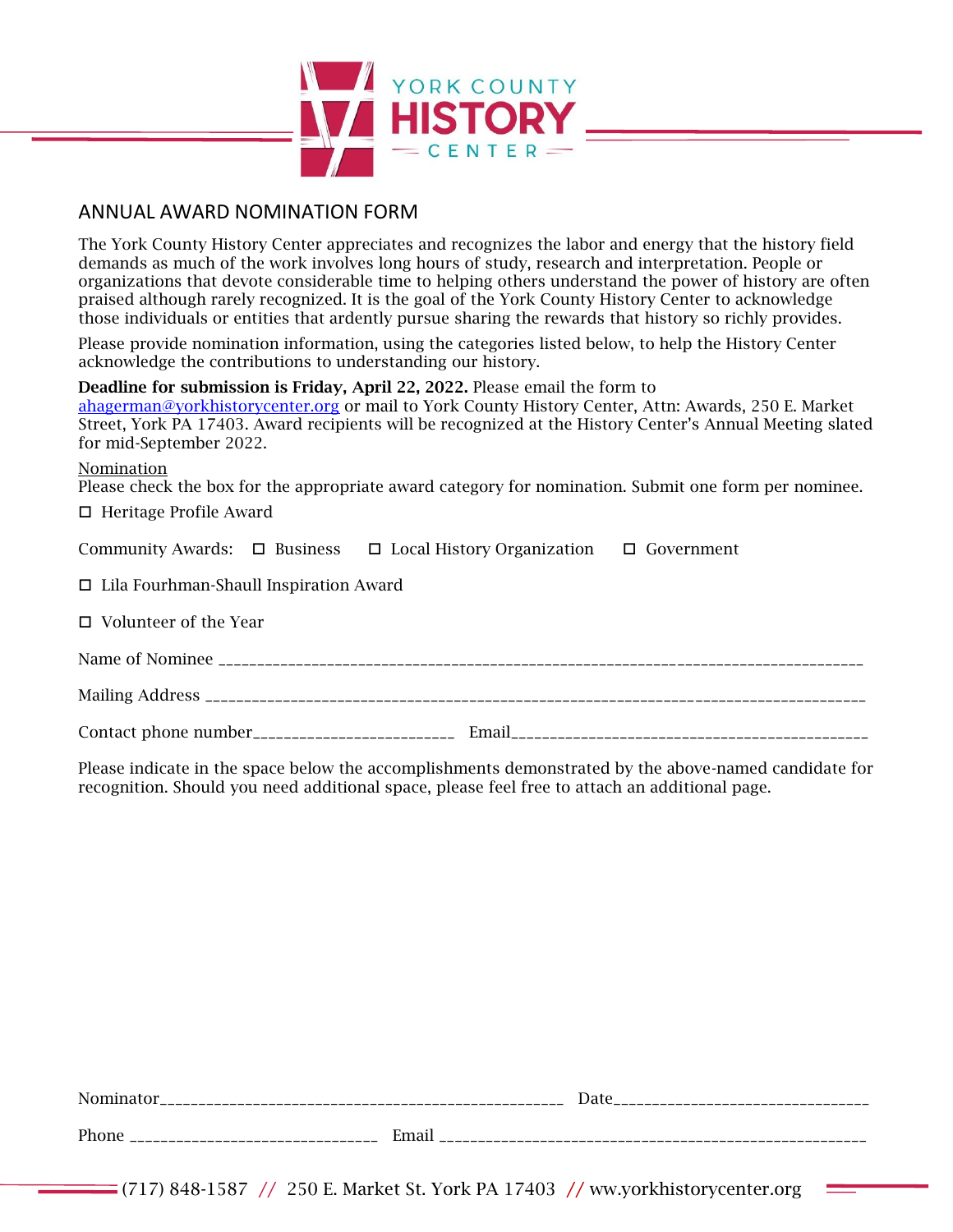# **YORK COUNTY HISTORY CENTER ANNUAL AWARD CATEGORIES & CRITERIA**

#### **1. HERITAGE PROFILE AWARD -**

The Heritage Profile Award recognizes those individuals who have made a lasting or significant contribution in interpreting, promoting, researching and/or otherwise extending the knowledge, preservation and understanding of the history of York County. Individuals to be considered include those living or deceased who have demonstrated evidence of long-term dedication and personal commitment in pursuit of these goals.

#### **2. COMMUNITY AWARDS –**

### o **BUSINESS** (Ingenuity)

This award is given to a business that endeavors to preserve history within the York County region in the areas of company history, building preservation, philanthropy or other involvement with celebrating the past for the benefit of the community. The award recipient may also develop in its current business an extraordinary example of innovation that contributes to York County's historic value of ingenuity in business and industry.

#### o **LOCAL HISTORY ORGANIZATION** (Community)

The Local History Organization award recognizes those associations or organizations whose activity in local and regional history serves as a role model of excellence for others to follow. The award is specifically reserved for those associations/organizations associated with local historical efforts that are deemed to have made a significant contribution in preserving, interpreting, promoting, researching or otherwise extending knowledge and understanding of the history of their locality or region within York County.

### o **GOVERNMENT** (Civic/Government)

The Government Award recognizes outstanding contributions to the understanding and promotion of local history by municipalities without historical organizations. Advancement of historical activities may include community celebrations, commemorative publications, audiovisual materials, historical interpretation, archival development and community service.

#### **3. LILA FOURHMAN-SHAULL INSPIRATION AWARD**

o This recognition will be given periodically to an individual whose work in history inspires and moves others to engage in historical research, programs or events. Individuals receiving this award demonstrate relationship building with communities and people. Eligible candidates may be volunteers, community members or History Center staff.

#### **4. VOLUNTEER OF THE YEAR**

Volunteers nominated for this award set a high standard of volunteerism with their loyalty and dedication, which provides inspiration for other volunteers to follow.

- o Length of Involvement
	- Exceptional involvement over the previous year, which could include outstanding service, leadership in an initiative or project, or increased involvement in a volunteer role.
	- Sustained, long-term commitment to a particular volunteer role.

### o Accomplishments

Selections are based on the nominee's exemplary volunteer efforts and commitment of time, accomplishments, impact and service to the History Center.